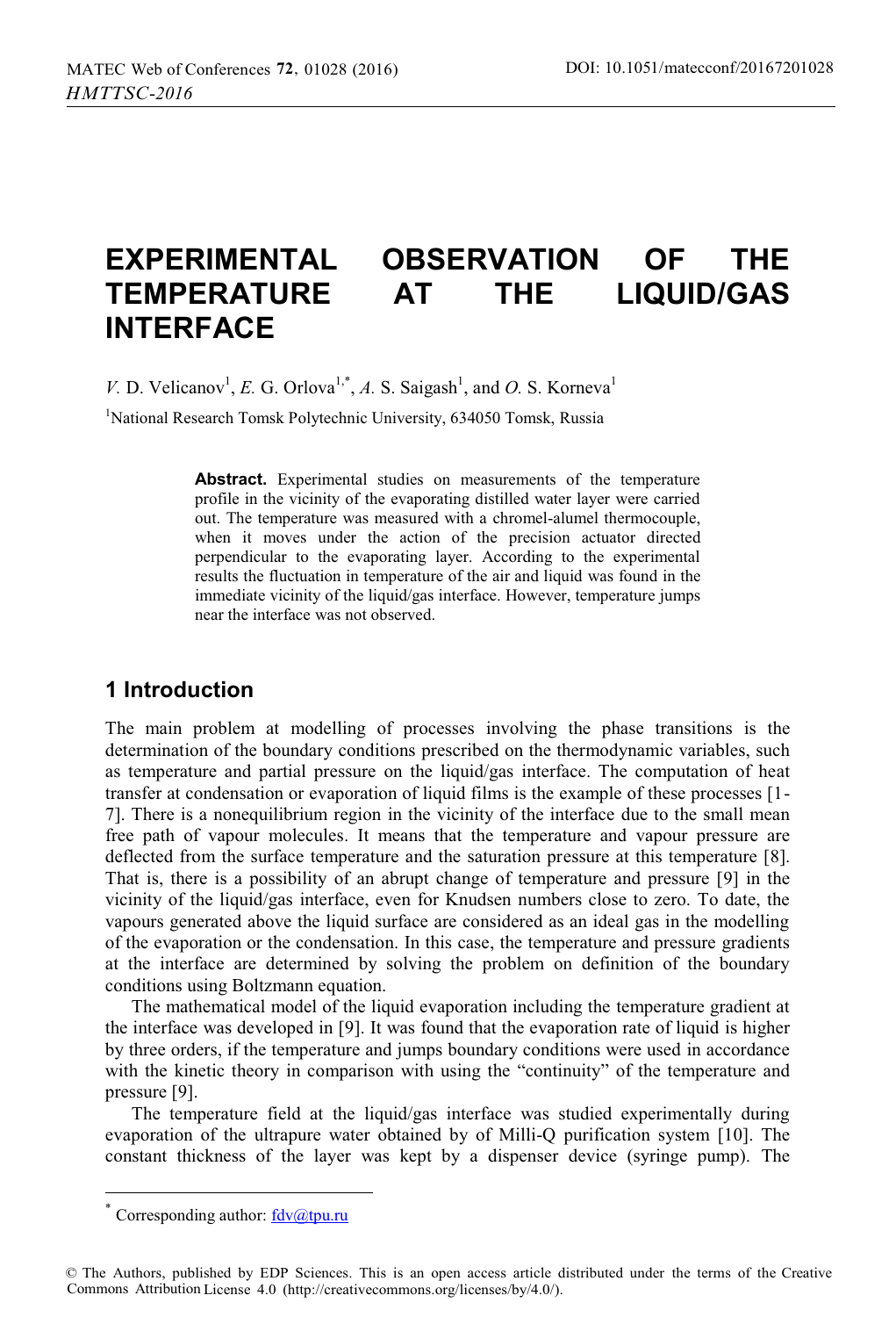temperature was recorded by the thermocouples with a diameter of 150 μm, located on the movable part of the linear actuator. The thickness of the liquid layer and the surface temperature were kept constant and were equal to 1.75 mm and 31  $^{\circ}$ C, 52  $^{\circ}$ C, 92  $^{\circ}$ C, respectively. According to the results of the experiments the temperature gradient at the interface was recorded. The average value of the gradient was  $1.3 \degree$  C, and it is increased with increasing substrate temperature (the heater). For example, the gradients for temperatures of 31, 52 and 92 °C were 0.2, 1 and 3 °C, respectively.

The temperature gradient indicates the presence of thermal resistance on the liquid surface. If this resistance is present, it is necessary to consider the inequality of evaporation and condensation coefficients in the numerical study of these processes.

The aim of this work is to determine experimentally the existence of the temperature gradient at the liquid/gas interface under the condition of thin liquid layer evaporation into the atmosphere.

#### **2 Experimental procedures**

The studies were carried out on the experimental setup (fig. 1) with using the equipment of the shadow method [11, 12].

The temperatures of the upper and lower surfaces of the heater, liquid and environment were measured using six chromel-alumel thermocouples *6* (OMEGA 5TC-TT-K-40-36). Two by two thermocouples were located on the top and bottom surfaces of the metal plate, one in the liquid layer and one in the environment inside the box.

Signals from thermocouples, were transferred to the controller-ADC *7* (NI cDAQ-9171) further to the personal computer *12*, where the processing and displaying on the screen of data were implemented in software developed in LABVIEW Signal Express 2012. The substrate used was PTFE; the liquid was distilled water. The surface temperature of the substrate was kept constant equal to 56 °C.

Temperature measurements in the immediate vicinity of the liquid/gas interface were performed using the calibrated thermocouple K type (OMEGA 5TC-TT-K-40-36) with a thermojunction of 80 microns. The responses were tested with standard resistance thermometers ETS-100 with the error in the test temperature ranges of 0.05  $^{\circ}$ C. The estimation of measurement errors was carried out as described in [13]. According to results of calculation the error does not exceed 2 %.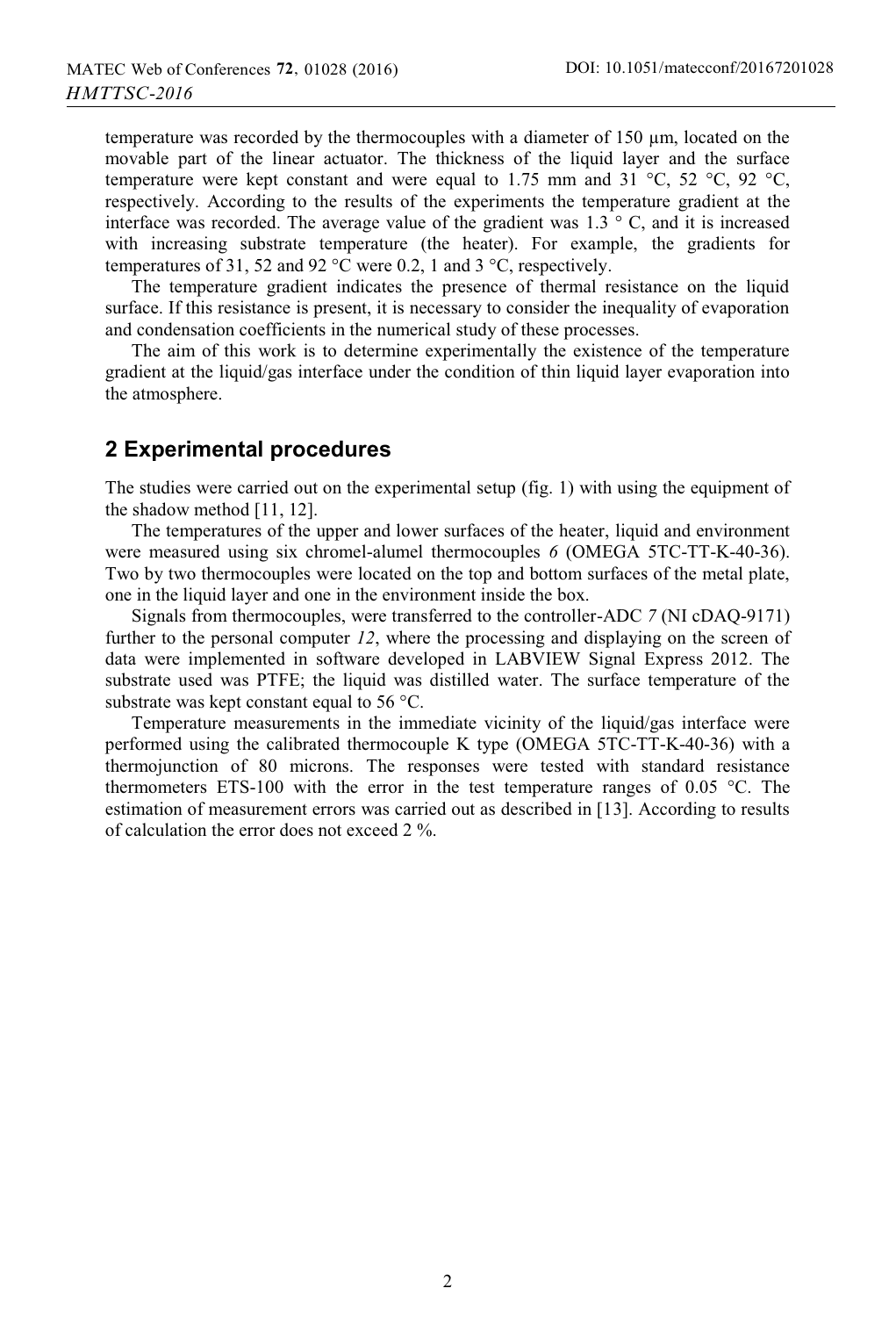

Fig. 1. Scheme of the experimental setup:  $1$  – substrate;  $2$  – liquid;  $3$  – transparent box;  $4$  – photographic camera; 5 – power supply; 6, 8 – thermocouples; 7 – analog-to-digital converter; 9 – thermal insulating wall;  $10$  – metal plate;  $11$  – gauge (needle of the actuator);  $12$  – personal computer.

The position of the micro-thermocouple was controlled by the precision actuator Zaber with increment of 1 mm. The travel speed of the movable part of the actuator was 100 μm/s.

Distilled water was dosed to the substrate after heating its surface up to a predetermined temperature of 56 °C. In this case the layer of air at a distance of 2 mm above the surface was heated to 55  $\rm{^{\circ}C}$  (fig. 2). Next, the actuator was turned on and the thermocouple moved to the surface of liquid/gas interface.

#### **3 Results and discussion**

Figure 2 presents the typical experimental dependence of the temperature change from the position of thermocouple in the vertical plane relative to the liquid/gas interface.

The point 0.0 on the vertical axis corresponds to the liquid/gas interface. Negative values of this axis are the coordinates of the liquid phase (distilled water); the positive ones are the gas phase (air). Presented dependence (fig. 2) was plotted based on the results of five experiments as the arithmetic mean of the recorded data.

The fluctuation in temperature of the air and liquid in the immediate vicinity of the liquid/gas interface was found according to analyses of the dependence (fig. 2). What is more, no temperature jumps were observed on a distance of  $\pm 80$  microns from the interface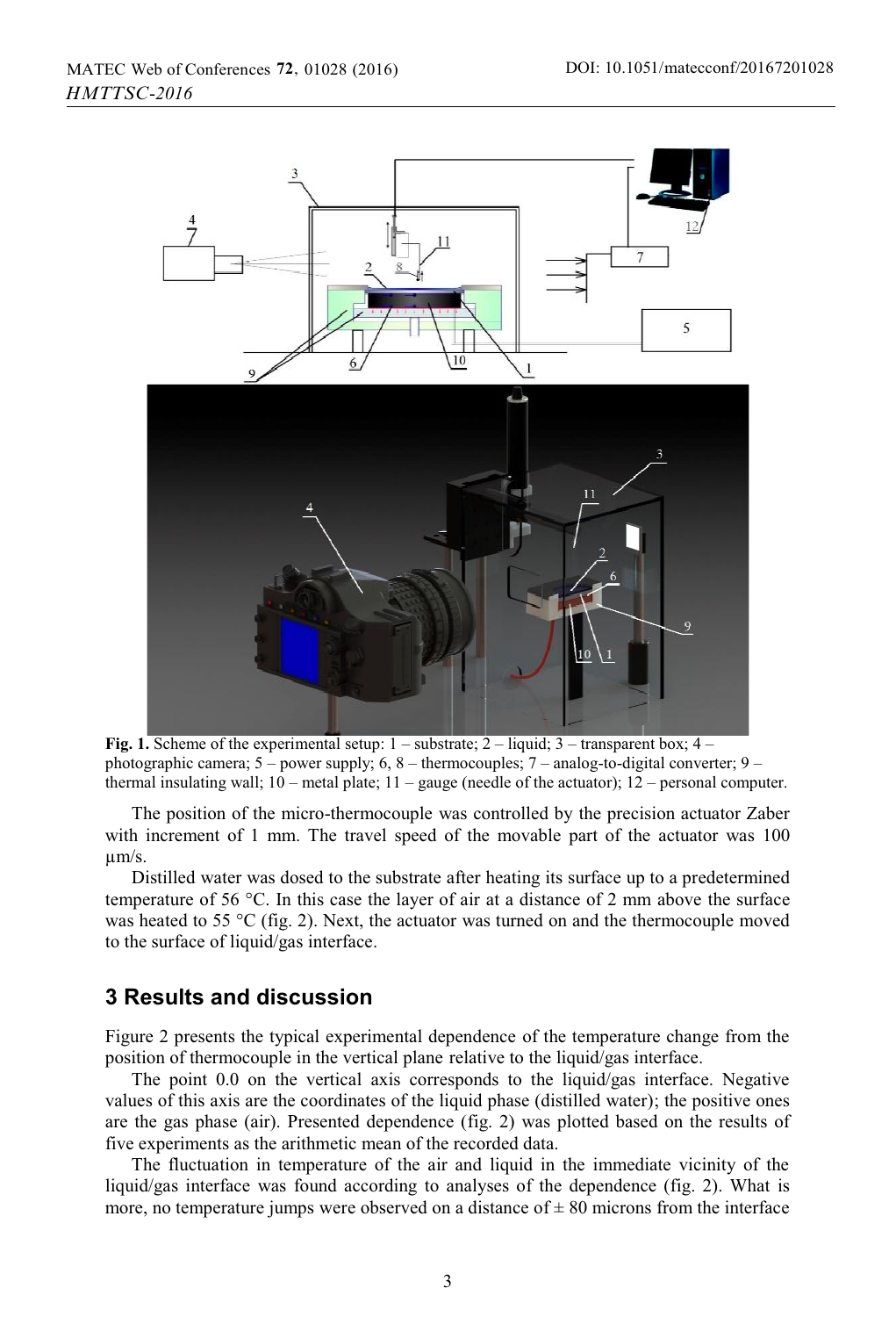(fig. 2). This distance corresponds to a thermojunction of a thermocouple. The fluctuation nature of the temperature can be explained as follows. When liquid is dozed on the surface the under layer, which contacts to the surface, warms up. The temperature gradient and the density gradient appear; they directed from the interface. It leads to liquid convection. The top colder layer of liquid moves down, and warmed layer rises to the interface. It is obvious that the circulation of liquid affects the movement of the air near the interface. And as a result, the fluctuations of the temperature appear. Under the normal conditions with atmospheric pressure this thickness is equal to 1 mm for water vapour [9].



**Fig. 2.** Dependence of the temperature from the position of thermocouple in the vertical plane relative to the liquid/gas interface.

Therefore, for further solving the problem of determining the thermodynamic parameters at the interface and their influence on the process of evaporation and condensation it is necessary to conduct the experimental studies using thermocouple with a diameter of a thermojunction up to 10 μm.

According to results of the experiments the condensate layer was found to form on the thermocouple during its movement to the interface. To the best of our knowledge, it will affect the recorded parameters.

So, it can be concluded that it is necessary to use a thermocouple with horizontally ("telescoping") arranged electrodes. Such arrangement will correspond to the isotherms of the liquid/gas interface and will reduce the heat loss associated with the temperature gradient across the electrodes of thermocouples. Also it will reduce the thickness of the condensate layer forming on the surface of the thermocouple.

## **Acknowledgments**

*The reported study was supported by the grant of President of Russian Federation for the government support of young Russian scientists (MK-6810.2016.8).*